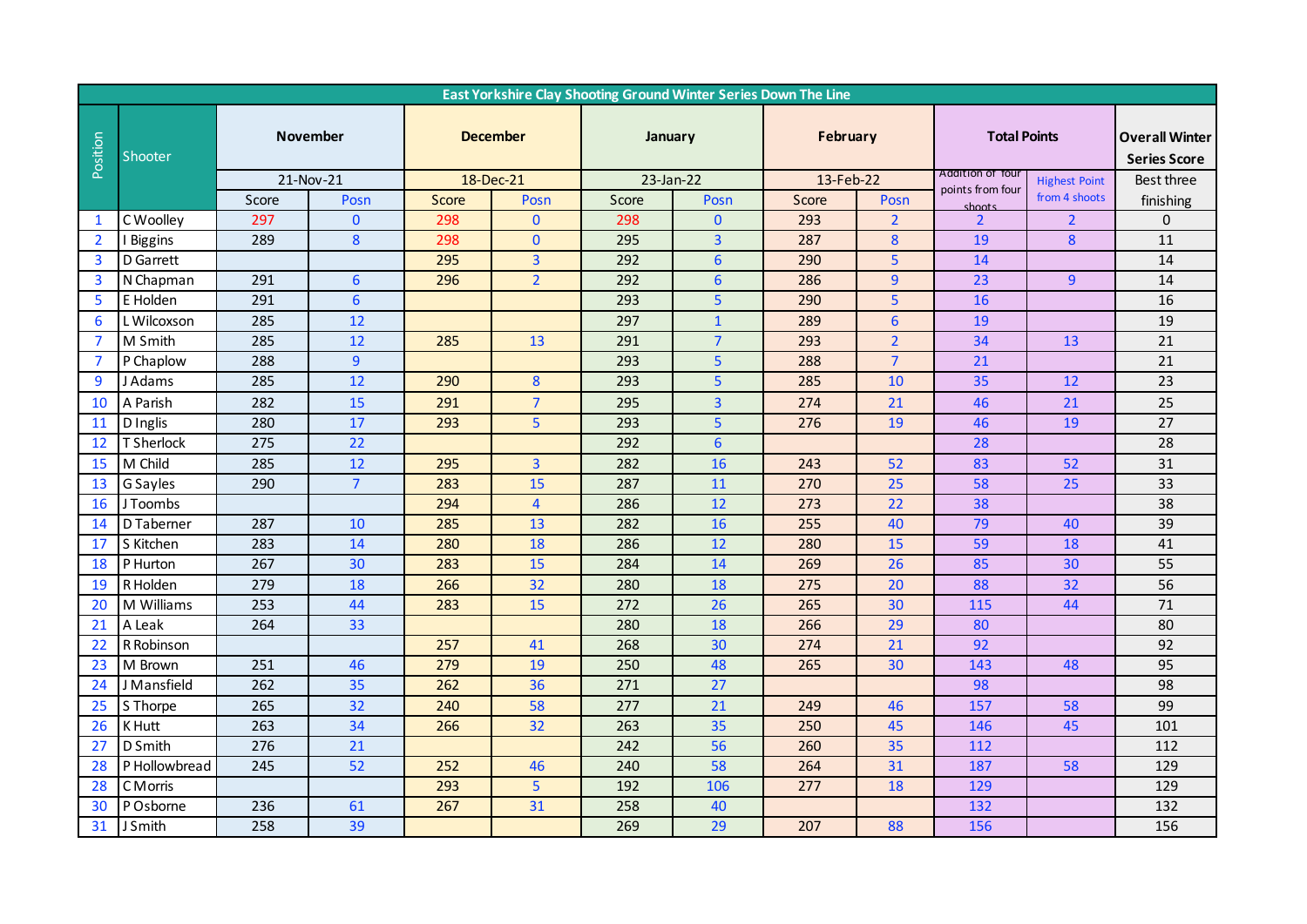| 32  | J Berry         | 230              | 67 | 222              | 76              | 223              | 75              | 217                                                                             | 78             | 296 | 78 | 218 |
|-----|-----------------|------------------|----|------------------|-----------------|------------------|-----------------|---------------------------------------------------------------------------------|----------------|-----|----|-----|
| 33  | D Lofthouse     | $\overline{226}$ | 71 |                  |                 | 241              | 57              | 203                                                                             | 92             | 220 |    | 220 |
|     |                 |                  |    |                  |                 |                  |                 | Competed in less then three shoots so not eligible for the Winter Series Prizes |                |     |    |     |
| N/A | P Richards      |                  |    | 293              | 5               |                  |                 |                                                                                 |                |     |    |     |
| N/A | N Eaton         |                  |    | 293              | $\overline{5}$  |                  |                 |                                                                                 |                |     |    |     |
| N/A | N Harris        |                  |    | 292              | $6\overline{6}$ | 287              | 11              |                                                                                 |                |     |    |     |
| N/A | <b>G</b> Nutter |                  |    | 291              | $\overline{7}$  |                  |                 | 294                                                                             | $\mathbf{1}$   |     |    |     |
| N/A | N Lovatt        |                  |    | 280              | 18              | 279              | 19              |                                                                                 |                |     |    |     |
| N/A | C Weston        |                  |    | 278              | 20              | 283              | 15              |                                                                                 |                |     |    |     |
| N/A | A Henry         | 283              | 14 |                  |                 | 287              | 11              |                                                                                 |                |     |    |     |
| N/A | K Shaduwa       | 261              | 36 | 241              | 57              |                  |                 |                                                                                 |                |     |    |     |
| N/A | D Beedan        |                  |    | 288              | 10              |                  |                 | 295                                                                             | $\pmb{0}$      |     |    |     |
| N/A | J Titterington  |                  |    | 282              | 16              |                  |                 | 288                                                                             | $\overline{7}$ |     |    |     |
| N/A | D Lewzey        |                  |    | 282              | 16              |                  |                 |                                                                                 |                |     |    |     |
| N/A | S Taylor        |                  |    | 282              | 16              |                  |                 |                                                                                 |                |     |    |     |
| N/A | R Hufton        |                  |    | 281              | 17              |                  |                 |                                                                                 |                |     |    |     |
| N/A | D Maclean       |                  |    | 281              | 17              |                  |                 | 285                                                                             | 10             |     |    |     |
| N/A | G Taylor        |                  |    | 280              | 18              |                  |                 |                                                                                 |                |     |    |     |
| N/A | Kyle Hunt       |                  |    | 273              | 25              |                  |                 |                                                                                 |                |     |    |     |
| N/A | J Farrell       |                  |    | $\overline{271}$ | $\overline{27}$ |                  |                 | 276                                                                             | 19             |     |    |     |
| N/A | E Percival      |                  |    | 269              | 29              |                  |                 |                                                                                 |                |     |    |     |
| N/A | I Hunt          |                  |    | 269              | $\overline{29}$ |                  |                 |                                                                                 |                |     |    |     |
| N/A | T Hunt          |                  |    | 268              | 30              |                  |                 |                                                                                 |                |     |    |     |
| N/A | T Deakin        |                  |    | 256              | 42              |                  |                 |                                                                                 |                |     |    |     |
| N/A | <b>B</b> Jacobs |                  |    | 226              | $\overline{72}$ |                  |                 |                                                                                 |                |     |    |     |
| N/A | S Kirby         |                  |    |                  |                 | 293              | 5               |                                                                                 |                |     |    |     |
| N/A | J Winn          |                  |    |                  |                 | 290              | $\bf 8$         |                                                                                 |                |     |    |     |
| N/A | R Gray          |                  |    |                  |                 | 287              | 11              |                                                                                 |                |     |    |     |
| N/A | <b>R</b> Shirt  |                  |    |                  |                 | 285              | 13              | 264                                                                             | 31             |     |    |     |
| N/A | T Fair Jnr      |                  |    |                  |                 | 284              | 14              | 281                                                                             | 14             |     |    |     |
| N/A | T Fair          |                  |    |                  |                 | 281              | 17              | 276                                                                             | 19             |     |    |     |
| N/A | T Bean          |                  |    |                  |                 | 278              | 20              |                                                                                 |                |     |    |     |
| N/A | <b>E</b> Armett |                  |    |                  |                 | $\overline{277}$ | $\overline{21}$ |                                                                                 |                |     |    |     |
| N/A | W Taylor        |                  |    |                  |                 | 275              | 23              | 277                                                                             | 18             |     |    |     |
| N/A | M Allen         |                  |    |                  |                 | 275              | 23              |                                                                                 |                |     |    |     |
| N/A | G Constanti     |                  |    |                  |                 | 273              | 25              |                                                                                 |                |     |    |     |
|     | N/A S Allanson  |                  |    |                  |                 | 273              | 25              |                                                                                 |                |     |    |     |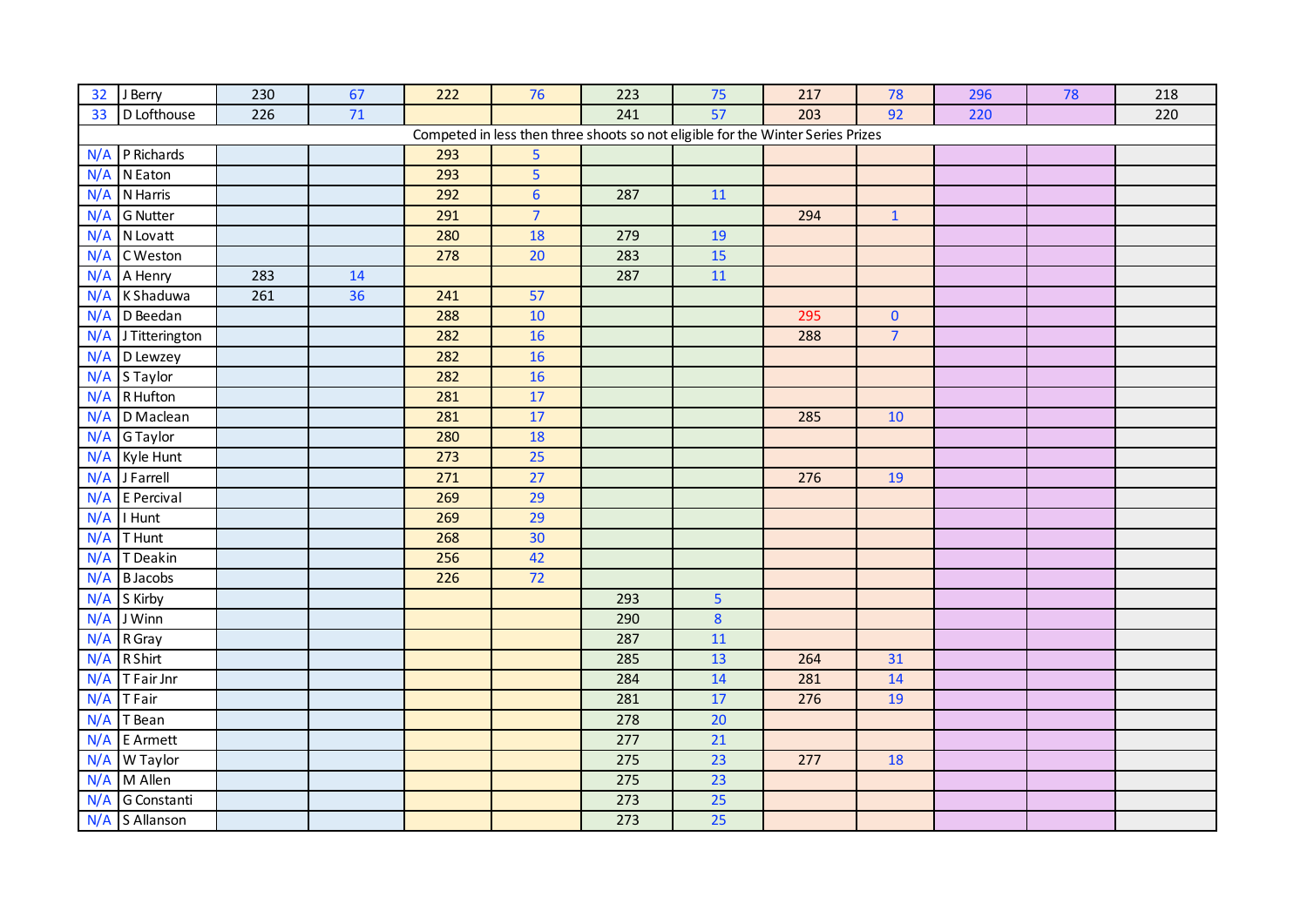| N/A | P Constanti        |                  |                  |     |    | 261 | 37 |     |                  |  |  |
|-----|--------------------|------------------|------------------|-----|----|-----|----|-----|------------------|--|--|
| N/A | <b>B</b> Aisthorpe |                  |                  |     |    | 261 | 37 |     |                  |  |  |
| N/A | D O'Donnell        |                  |                  |     |    | 247 | 51 |     |                  |  |  |
| N/A | S Corner           |                  |                  | 280 | 18 |     |    | 276 | 19               |  |  |
| N/A | P Meakin           | 291              | $\boldsymbol{6}$ |     |    |     |    | 287 | $\boldsymbol{8}$ |  |  |
| N/A | J Barnett          | 290              | $\overline{7}$   |     |    |     |    |     |                  |  |  |
| N/A | D Hurstfield       | 286              | 11               |     |    |     |    |     |                  |  |  |
| N/A | R Morris           | 285              | 12               |     |    |     |    | 285 | 10               |  |  |
| N/A | M Sheldrake        | 283              | 14               |     |    |     |    | 269 | 26               |  |  |
| N/A | J Atherton         | $\overline{224}$ | 73               |     |    |     |    |     |                  |  |  |
| N/A | R Aas              | 282              | 15               |     |    |     |    |     |                  |  |  |
| N/A | K Bond             | 280              | 17               |     |    |     |    |     |                  |  |  |
| N/A | D Priestman        | 280              | 17               |     |    |     |    |     |                  |  |  |
| N/A | C Liddell          | 279              | 18               |     |    |     |    | 287 | 8                |  |  |
| N/A | J Laverick         | 277              | 20               |     |    |     |    | 274 | 21               |  |  |
| N/A | K Shields          | 234              | 63               |     |    |     |    |     |                  |  |  |
| N/A | G Mooney           | 276              | 21               |     |    |     |    | 275 | 20               |  |  |
| N/A | R Thomas           | 273              | 24               |     |    |     |    |     |                  |  |  |
| N/A | T Hurstfield       | $\overline{272}$ | 25               |     |    |     |    |     |                  |  |  |
| N/A | S Rotherham        | 263              | 34               |     |    |     |    |     |                  |  |  |
| N/A | S Boardman         | 262              | 35               |     |    |     |    |     |                  |  |  |
|     | N/A S Milroy       | 257              | 40               |     |    |     |    |     |                  |  |  |
| N/A | A Revitt           | 256              | 41               |     |    |     |    |     |                  |  |  |
| N/A | G Boardman         | 251              | 46               |     |    |     |    |     |                  |  |  |
| N/A | D Barnett          | 247              | 50               |     |    |     |    |     |                  |  |  |
| N/A | J Czachar          | 244              | 53               |     |    |     |    |     |                  |  |  |
| N/A | A Fallis           | 237              | 60               |     |    |     |    |     |                  |  |  |
| N/A | J Beveridge        |                  |                  |     |    |     |    | 293 | $\overline{2}$   |  |  |
| N/A | N McKeown          |                  |                  |     |    |     |    | 292 | $\overline{3}$   |  |  |
| N/A | I Douglas          |                  |                  |     |    |     |    | 289 | $6\overline{6}$  |  |  |
| N/A | G Dufy             |                  |                  |     |    |     |    | 289 | $6\phantom{a}$   |  |  |
| N/A | S Fiddler          |                  |                  |     |    |     |    | 289 | $6\phantom{a}$   |  |  |
| N/A | T Robinson         |                  |                  |     |    |     |    | 288 | $\overline{7}$   |  |  |
| N/A | S Price            |                  |                  |     |    |     |    | 288 | $\overline{7}$   |  |  |
| N/A | A Wragg            |                  |                  |     |    |     |    | 286 | $\overline{9}$   |  |  |
| N/A | S Petch            |                  |                  |     |    |     |    | 286 | $\overline{9}$   |  |  |
|     | N/A D Whitehead    |                  |                  |     |    |     |    | 286 | $\overline{9}$   |  |  |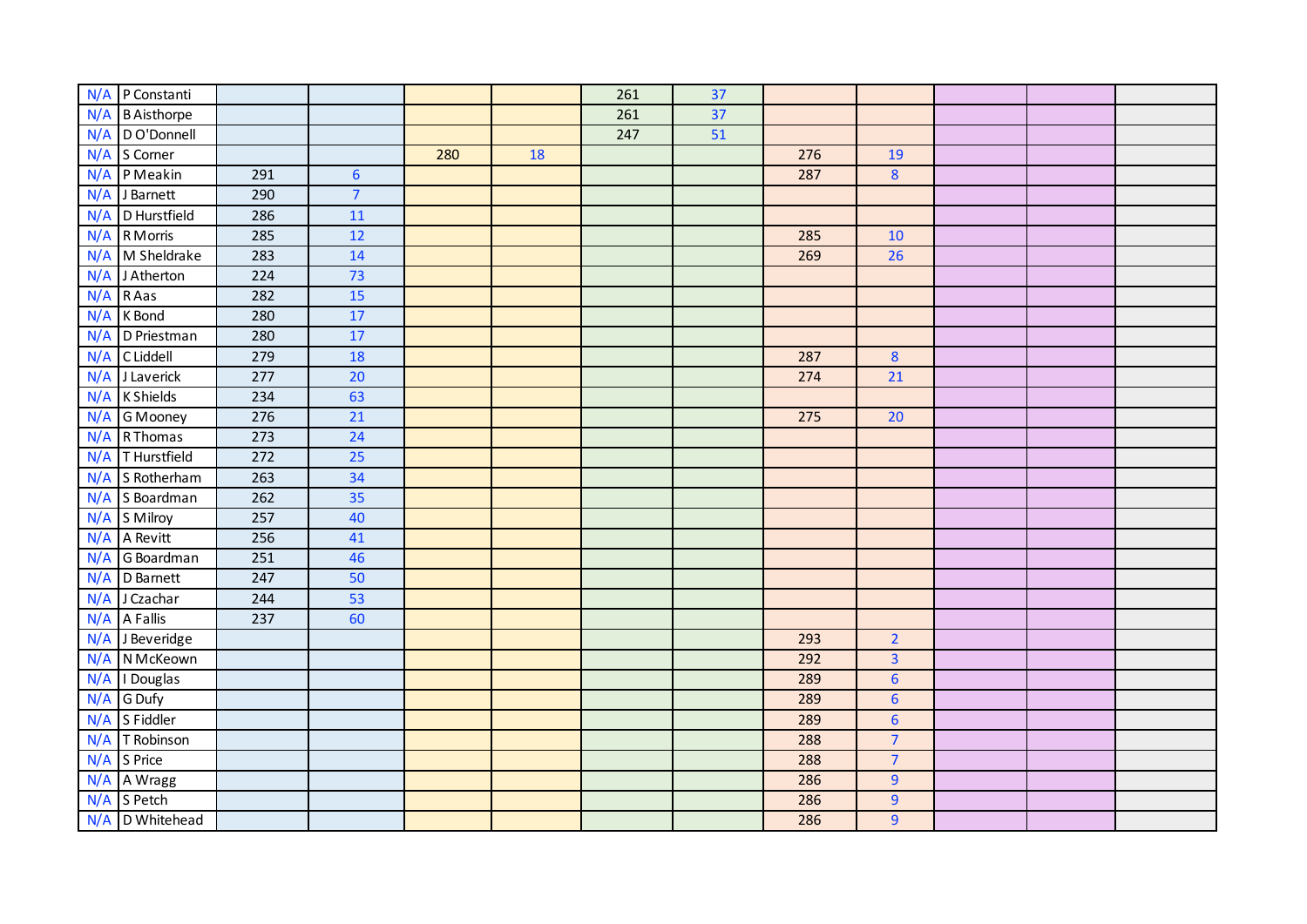| N/A<br>C Doble            |  |  |  | 285             | 10 |  |  |
|---------------------------|--|--|--|-----------------|----|--|--|
| M Jeminson<br>N/A         |  |  |  | 285             | 10 |  |  |
| C Pain<br>N/A             |  |  |  | 284             | 11 |  |  |
| S Whitehead<br>N/A        |  |  |  | 284             | 11 |  |  |
| M Ckark<br>N/A            |  |  |  | 283             | 12 |  |  |
| T Waring<br>N/A           |  |  |  | 283             | 12 |  |  |
| J Powell<br>N/A           |  |  |  | 281             | 14 |  |  |
| N/A<br>D Malpass          |  |  |  | 281             | 14 |  |  |
| E Whitehead<br>N/A        |  |  |  | 280             | 15 |  |  |
| P Relph<br>N/A            |  |  |  | 279             | 16 |  |  |
| A Christie<br>N/A         |  |  |  | 279             | 16 |  |  |
| I Patterson<br>N/A        |  |  |  | $\frac{1}{277}$ | 18 |  |  |
| C Stanbrook<br>N/A        |  |  |  | 276             | 19 |  |  |
| P Frankland<br>N/A        |  |  |  | 276             | 19 |  |  |
| N/A S Atkinson            |  |  |  | 275             | 20 |  |  |
| N/A<br>D Bell             |  |  |  | 274             | 21 |  |  |
| R Wright<br>N/A           |  |  |  | 273             | 22 |  |  |
| D Stanbrook<br>N/A        |  |  |  | 271             | 24 |  |  |
| P Johnson<br>N/A          |  |  |  | 271             | 24 |  |  |
| <b>R</b> Elwell<br>N/A    |  |  |  | 267             | 28 |  |  |
| <b>B</b> Whitehead<br>N/A |  |  |  | 266             | 29 |  |  |
| N/A<br>C Whitehead        |  |  |  | 266             | 29 |  |  |
| N/A<br>P Parker           |  |  |  | 265             | 30 |  |  |
| N/A<br>R Brown            |  |  |  | 265             | 30 |  |  |
| <b>J</b> Adamson<br>N/A   |  |  |  | 263             | 32 |  |  |
| N/A<br>N Scott            |  |  |  | 262             | 33 |  |  |
| N/A<br>J Hitchmough       |  |  |  | 260             | 35 |  |  |
| N/A<br>P Atkinson         |  |  |  | 260             | 35 |  |  |
| M Searby<br>N/A           |  |  |  | 260             | 35 |  |  |
| N/A<br>A Paige            |  |  |  | 259             | 36 |  |  |
| N/A<br>V Smith            |  |  |  | 259             | 36 |  |  |
| M Thackeray<br>N/A        |  |  |  | 257             | 38 |  |  |
| N/A<br>S Goth             |  |  |  | 255             | 40 |  |  |
| S Clark<br>N/A            |  |  |  | 254             | 41 |  |  |
| S Pape<br>N/A             |  |  |  | 251             | 44 |  |  |
| D Waring<br>N/A           |  |  |  | 249             | 46 |  |  |
| C McKeown<br>N/A          |  |  |  | 243             | 52 |  |  |